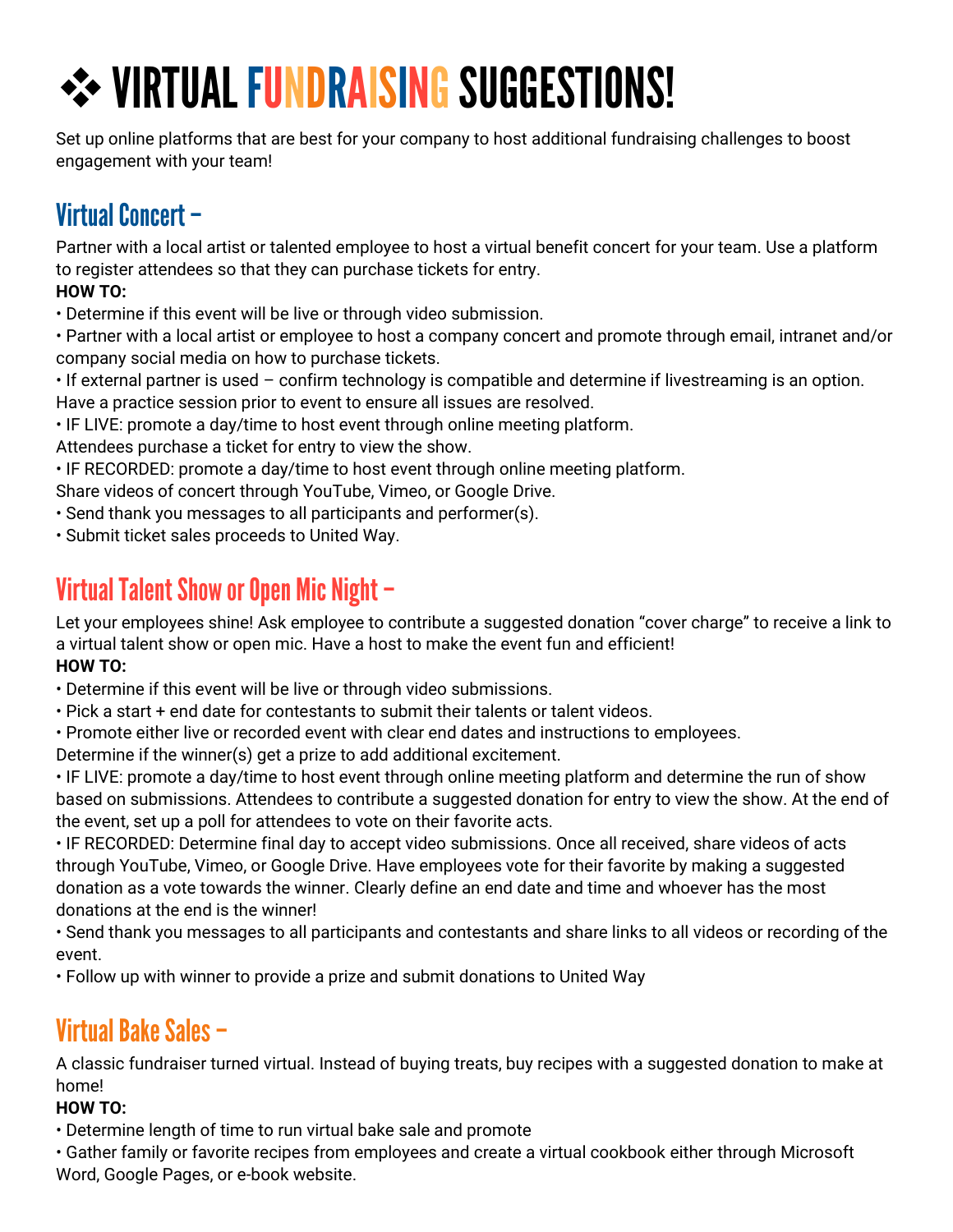• When employees make a donation, follow up with a link to the recipes or send the document.

• Encourage employees to make items and share photos/videos of the final product to promote throughout the timeframe.

• Submit donations to United Way.

### Pie in the Face –

A classic fundraiser gone virtual. Select several leaders within your organization and set a goal – whichever leader has the most votes, gets a pie in the face! Employees can contribute a vote through a suggested donation. Enlist friends and family to pie the leader in the face either live in a virtual meeting setting or recording and sharing through YouTube, Vimeo, or other sites.

#### **HOW TO:**

• List the names of volunteered leadership with ability to make a donation per leader.

• Choose a start + end time to collect funds through online platform and promote through emails, intranet, and/or company social media.

- Once event ends, calculate and confirm the leader with the most votes or highest donation total.
- Coordinate with leader when/where they will be pied in the face (live or recorded) and share with staff.
- Submit donations to United Way.

### Cooking Class –

Find employees to host or record a cooking demonstration or partner with a local chef in the community to teach an online cooking class. Register attendees with a suggested donation to learn new meals or different techniques to learn.

#### **HOW TO:**

- Select an online meeting platform and set a date and time for event.
- Choose a start + end time to collect funds through online platform and promote

• IF LIVE: promote a day/time to host event through online meeting platform. At the end of the event, set up a poll for attendees to vote on their favorite acts.

• IF RECORDED: Determine final day to accept video submissions. Once all received, share videos of acts through YouTube, Vimeo, or Google Drive during the day/time confirmed for event.

• Submit donations to United Way.

### Happy or Social Hours –

Employees can contribute a suggested donation for link to happy hour. **HOW TO:**

- Select an online meeting platform and set a date and time for event.
- Choose a start + end time to collect funds through online platform and promote
- During happy hour, consider playing games, hosted conversation topics, or having a theme.
- Create or share cocktail and non-alcoholic drink recipes.
- Submit donations to United Way.

#### Host Movie Day In –

Host a time for employees to take a break and watch a movie! Employees can join the movie by registering with a suggested donation.

#### **HOW TO:**

- Create and install a Netflix Party account and ensure that it is compatible and allowable for employees.
- Provide the link to the event details to registered attendees
- Select an online meeting platform and set a date, time, and movie selection for event.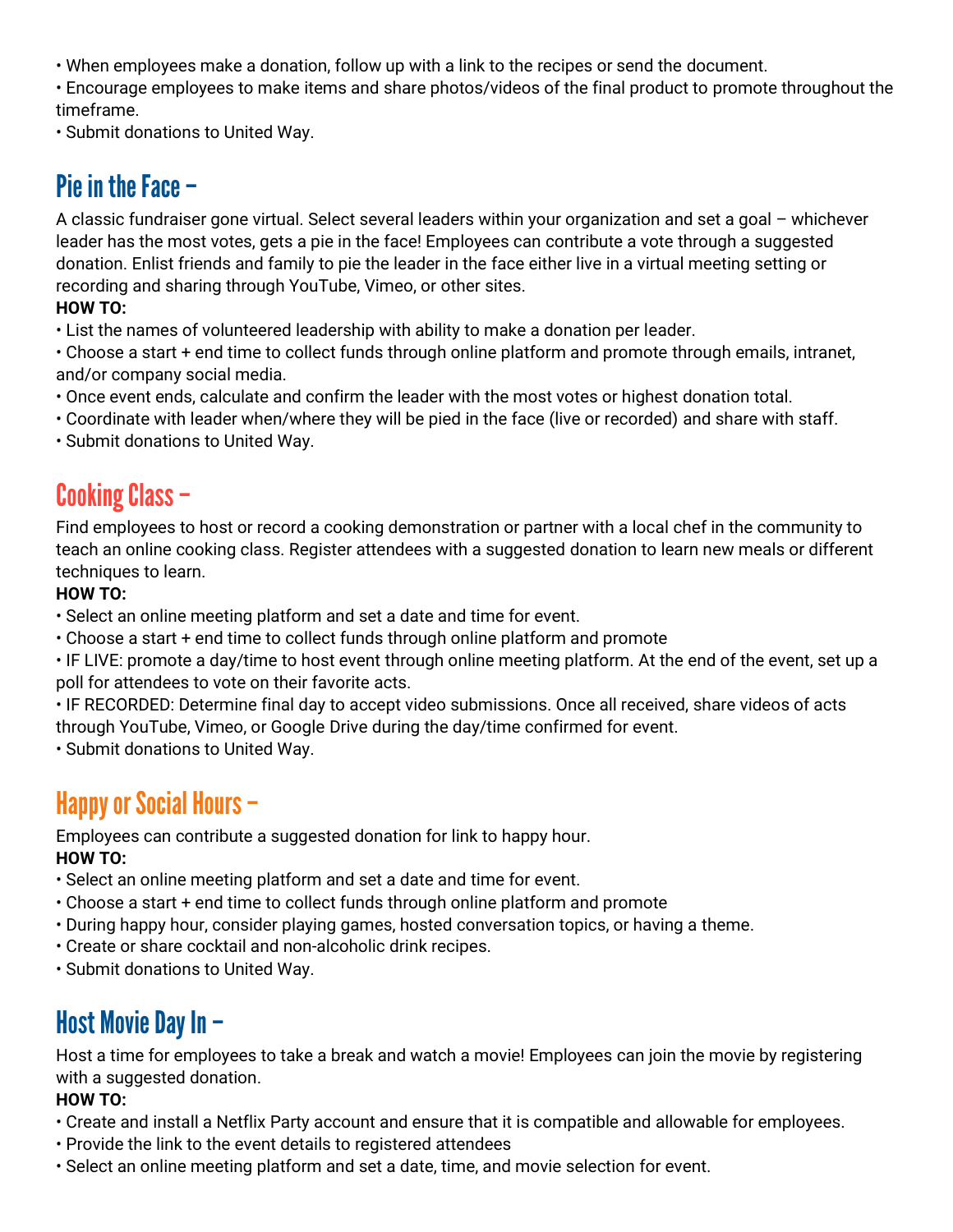- Send party URL to all participants to join Netflix Party (https://www.netflixparty.com/).
- Submit donations to United Way.

# At Home Fashion Show –

Select leadership to model in an at home Fashion Show. Each leader is given different looks in different themes (pajamas, formal wear, etc.). Encourage employees to contribute a "cover charge" with a suggested donation for admission to attend.

#### **HOW TO:**

- Provide the link to the event details to be included in registration email.
- Select an online meeting platform and set a date, time, and themes for event.
- Designate leadership / employees to participant as models and have them either record their looks or set a schedule for themes / looks to run live.
- At the end of the event, set up a poll for attendees to vote on their favorite looks.
- Submit donations to United Way.

# Employee Online Tutorials –

Have employees teach their skills to fellow employees by hosting online tutorials. Have employees contribute a suggested donation for a link for each class.

#### **HOW TO:**

• Select an online meeting platform and set a date and time for event.

- Choose a start + end time to collect funds through online platform and promote
- Determine number of events and employees who are able to host online tutorials.

Each class will need its own event confirmed on company calendar.

• IF LIVE: promote a day/time to host event through online meeting platform.

Attendees contribute a donation for a ticket to entry to view the show. At the end of the event, set up a poll for attendees to vote on their favorite acts.

• IF RECORDED: Determine final day to accept video submissions. Once all received, share videos of acts through YouTube, Vimeo, or Google Drive.

• Submit donations to United Way.

### Virtual Video Contest –

Create challenges for you staff and ask participants to take a picture or video completing the challenge. Each challenger donates a set amount and nominates others to make a donation and complete a challenge. Share on social media or internal workplace intranet.

#### **HOW TO:**

- Choose a start + end time for event and to collect funds through third party online platform.
- Promote through emails, intranet, and/or company social media.
- Keep track of all employees who have completed the challenge and ask them to submit contribution to company PayPal or through third party online platform.
- Submit donations to United Way.

# Virtual Trivia Night –

Run a virtual trivia night with employees looking to have fun and test their knowledge! **HOW TO:**

- Set up a set up a third-party fundraising site to register attendees.
- Determine if employees can register as a team or individually and make a suggested donation for both.
- Select an online meeting platform and set a date, time, and promote